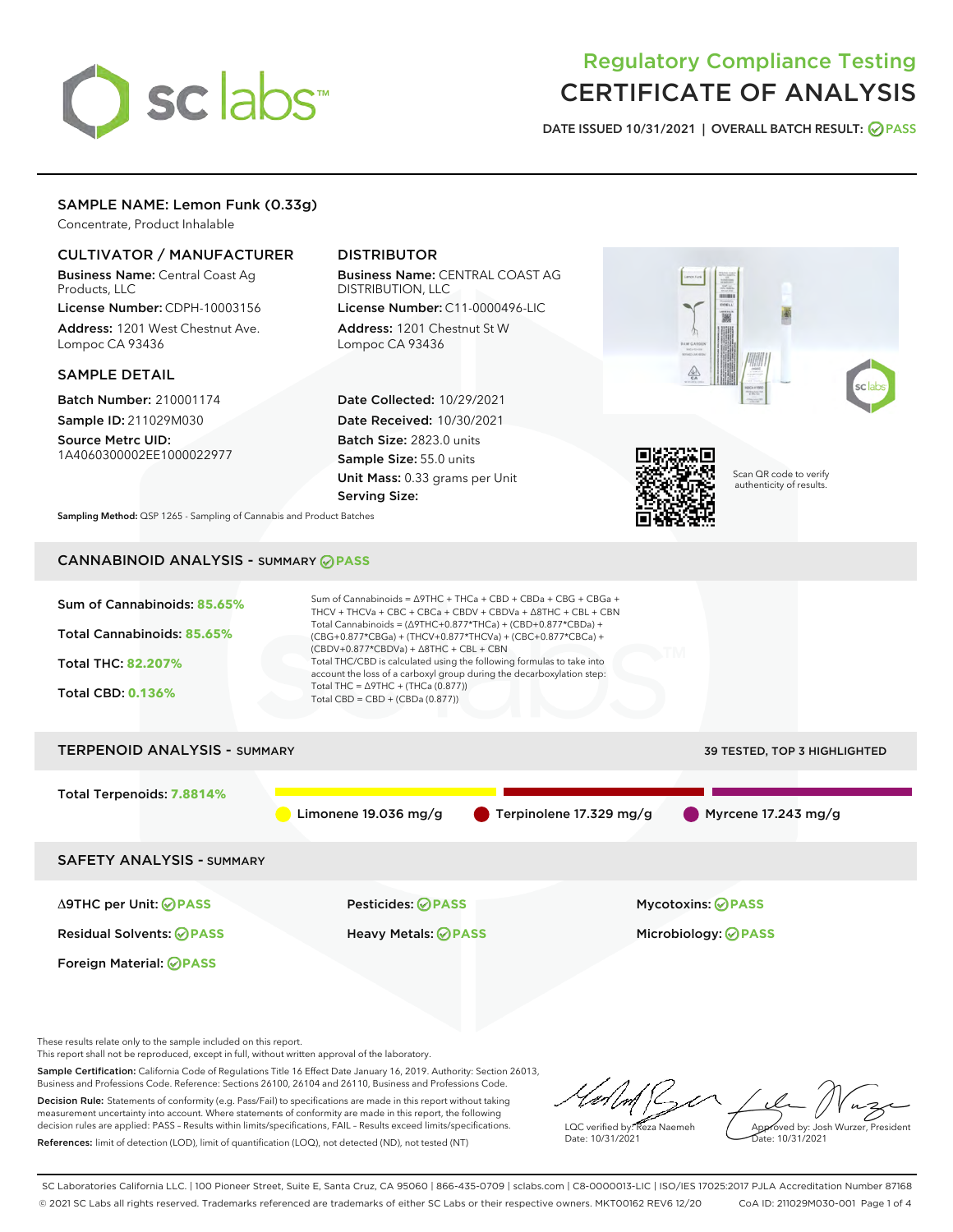



LEMON FUNK (0.33G) | DATE ISSUED 10/31/2021 | OVERALL BATCH RESULT: @ PASS

#### CANNABINOID TEST RESULTS - 10/30/2021 2 PASS

Tested by high-performance liquid chromatography with diode-array detection (HPLC-DAD). **Method:** QSP 1157 - Analysis of Cannabinoids by HPLC-DAD

#### TOTAL CANNABINOIDS: **85.65%**

Total Cannabinoids (Total THC) + (Total CBD) + (Total CBG) + (Total THCV) + (Total CBC) + (Total CBDV) + ∆8THC + CBL + CBN

TOTAL THC: **82.207%** Total THC (∆9THC+0.877\*THCa)

TOTAL CBD: **0.136%** Total CBD (CBD+0.877\*CBDa)

Total THCV (THCV+0.877\*THCVa) TOTAL CBC: ND

TOTAL CBDV: ND Total CBDV (CBDV+0.877\*CBDVa)

Total CBC (CBC+0.877\*CBCa)

TOTAL CBG: 1.96% Total CBG (CBG+0.877\*CBGa) TOTAL THCV: 0.38%

| <b>COMPOUND</b>            | LOD/LOQ<br>(mg/g) | <b>MEASUREMENT</b><br><b>UNCERTAINTY</b><br>(mg/g) | <b>RESULT</b><br>(mg/g) | <b>RESULT</b><br>(%) |
|----------------------------|-------------------|----------------------------------------------------|-------------------------|----------------------|
| Δ9THC                      | 0.06 / 0.26       | ±28.279                                            | 822.07                  | 82.207               |
| <b>CBG</b>                 | 0.06/0.19         | ±0.772                                             | 19.60                   | 1.960                |
| <b>CBN</b>                 | 0.1 / 0.3         | ±0.47                                              | 7.2                     | 0.72                 |
| <b>THCV</b>                | 0.1/0.2           | ±0.19                                              | 3.8                     | 0.38                 |
| $\triangle$ 8THC           | 0.1/0.4           | ±0.20                                              | 2.5                     | 0.25                 |
| <b>CBD</b>                 | 0.07 / 0.29       | ±0.063                                             | 1.36                    | 0.136                |
| <b>THCa</b>                | 0.05/0.14         | N/A                                                | <b>ND</b>               | <b>ND</b>            |
| <b>THCVa</b>               | 0.07/0.20         | N/A                                                | <b>ND</b>               | <b>ND</b>            |
| <b>CBDa</b>                | 0.02/0.19         | N/A                                                | <b>ND</b>               | <b>ND</b>            |
| <b>CBDV</b>                | 0.04 / 0.15       | N/A                                                | <b>ND</b>               | <b>ND</b>            |
| <b>CBDVa</b>               | 0.03/0.53         | N/A                                                | <b>ND</b>               | <b>ND</b>            |
| <b>CBGa</b>                | 0.1 / 0.2         | N/A                                                | <b>ND</b>               | <b>ND</b>            |
| <b>CBL</b>                 | 0.06 / 0.24       | N/A                                                | <b>ND</b>               | <b>ND</b>            |
| <b>CBC</b>                 | 0.2 / 0.5         | N/A                                                | <b>ND</b>               | <b>ND</b>            |
| <b>CBCa</b>                | 0.07 / 0.28       | N/A                                                | <b>ND</b>               | <b>ND</b>            |
| <b>SUM OF CANNABINOIDS</b> |                   |                                                    | $856.5$ mg/g            | 85.65%               |

#### **UNIT MASS: 0.33 grams per Unit**

| ∆9THC per Unit                         | 1120 per-package limit | 271.28 mg/unit | <b>PASS</b> |
|----------------------------------------|------------------------|----------------|-------------|
| <b>Total THC per Unit</b>              |                        | 271.28 mg/unit |             |
| <b>CBD per Unit</b>                    |                        | $0.45$ mg/unit |             |
| <b>Total CBD per Unit</b>              |                        | $0.45$ mg/unit |             |
| <b>Sum of Cannabinoids</b><br>per Unit |                        | 282.6 mg/unit  |             |
| <b>Total Cannabinoids</b><br>per Unit  |                        | 282.7 mg/unit  |             |

#### TERPENOID TEST RESULTS - 10/31/2021

Terpene analysis utilizing gas chromatography-flame ionization detection (GC-FID). **Method:** QSP 1192 - Analysis of Terpenoids by GC-FID

| <b>COMPOUND</b>         | LOD/LOQ<br>(mg/g) | <b>MEASUREMENT</b><br><b>UNCERTAINTY</b><br>(mg/g) | <b>RESULT</b><br>(mg/g)                         | <b>RESULT</b><br>(%) |
|-------------------------|-------------------|----------------------------------------------------|-------------------------------------------------|----------------------|
| Limonene                | 0.005 / 0.016     | ±0.2722                                            | 19.036                                          | 1.9036               |
| Terpinolene             | 0.008 / 0.026     | ±0.3552                                            | 17.329                                          | 1.7329               |
| Myrcene                 | 0.008 / 0.025     | ±0.2224                                            | 17.243                                          | 1.7243               |
| Ocimene                 | 0.011 / 0.038     | ±0.2745                                            | 8.550                                           | 0.8550               |
| $\beta$ Caryophyllene   | 0.004 / 0.012     | ±0.1715                                            | 4.817                                           | 0.4817               |
| $\beta$ Pinene          | 0.004 / 0.014     | ±0.0323                                            | 2.807                                           | 0.2807               |
| Linalool                | 0.009 / 0.032     | ±0.0737                                            | 1.939                                           | 0.1939               |
| $\alpha$ Pinene         | 0.005 / 0.017     | ±0.0157                                            | 1.823                                           | 0.1823               |
| $\alpha$ Humulene       | 0.009/0.029       | ±0.0389                                            | 1.211                                           | 0.1211               |
| Fenchol                 | 0.010 / 0.034     | ±0.0258                                            | 0.667                                           | 0.0667               |
| $\alpha$ Phellandrene   | 0.006 / 0.020     | ±0.0083                                            | 0.607                                           | 0.0607               |
| $\alpha$ Terpinene      | 0.005 / 0.017     | ±0.0072                                            | 0.486                                           | 0.0486               |
| 3 Carene                | 0.005 / 0.018     | ±0.0064                                            | 0.454                                           | 0.0454               |
| trans-ß-Farnesene       | 0.008 / 0.025     | ±0.0143                                            | 0.402                                           | 0.0402               |
| Terpineol               | 0.016 / 0.055     | ±0.0222                                            | 0.361                                           | 0.0361               |
| $\gamma$ Terpinene      | 0.006 / 0.018     | ±0.0058                                            | 0.335                                           | 0.0335               |
| Camphene                | 0.005 / 0.015     | ±0.0035                                            | 0.304                                           | 0.0304               |
| Nerolidol               | 0.009 / 0.028     | ±0.0093                                            | 0.148                                           | 0.0148               |
| Borneol                 | 0.005 / 0.016     | ±0.0044                                            | 0.105                                           | 0.0105               |
| p-Cymene                | 0.005 / 0.016     | ±0.0009                                            | 0.032                                           | 0.0032               |
| Eucalyptol              | 0.006 / 0.018     | ±0.0008                                            | 0.032                                           | 0.0032               |
| Valencene               | 0.009 / 0.030     | ±0.0022                                            | 0.032                                           | 0.0032               |
| Sabinene                | 0.004 / 0.014     | ±0.0003                                            | 0.028                                           | 0.0028               |
| Sabinene Hydrate        | 0.006 / 0.022     | ±0.0009                                            | 0.022                                           | 0.0022               |
| Geraniol                | 0.002 / 0.007     | ±0.0008                                            | 0.019                                           | 0.0019               |
| Citronellol             | 0.003 / 0.010     | ±0.0006                                            | 0.013                                           | 0.0013               |
| Nerol                   | 0.003 / 0.011     | ±0.0005                                            | 0.012                                           | 0.0012               |
| Fenchone                | 0.009 / 0.028     | N/A                                                | <loq< th=""><th><loq< th=""></loq<></th></loq<> | <loq< th=""></loq<>  |
| Caryophyllene<br>Oxide  | 0.010 / 0.033     | N/A                                                | <loq< th=""><th><loq< th=""></loq<></th></loq<> | <loq< th=""></loq<>  |
| $\alpha$ Bisabolol      | 0.008 / 0.026     | N/A                                                | $\sim$ 00                                       | 100 <sub>1</sub>     |
| (-)-Isopulegol          | 0.005 / 0.016     | N/A                                                | ND                                              | ND                   |
| Camphor                 | 0.006 / 0.019     | N/A                                                | ND                                              | ND                   |
| Isoborneol              | 0.004 / 0.012     | N/A                                                | ND                                              | ND                   |
| Menthol                 | 0.008 / 0.025     | N/A                                                | ND                                              | ND                   |
| R-(+)-Pulegone          | 0.003 / 0.011     | N/A                                                | ND                                              | ND                   |
| <b>Geranyl Acetate</b>  | 0.004 / 0.014     | N/A                                                | ND                                              | ND                   |
| $\alpha$ Cedrene        | 0.005 / 0.016     | N/A                                                | ND                                              | ND                   |
| Guaiol                  | 0.009 / 0.030     | N/A                                                | ND                                              | ND                   |
| Cedrol                  | 0.008 / 0.027     | N/A                                                | ND                                              | ND                   |
| <b>TOTAL TERPENOIDS</b> |                   |                                                    | 78.814 mg/g                                     | 7.8814%              |

SC Laboratories California LLC. | 100 Pioneer Street, Suite E, Santa Cruz, CA 95060 | 866-435-0709 | sclabs.com | C8-0000013-LIC | ISO/IES 17025:2017 PJLA Accreditation Number 87168 © 2021 SC Labs all rights reserved. Trademarks referenced are trademarks of either SC Labs or their respective owners. MKT00162 REV6 12/20 CoA ID: 211029M030-001 Page 2 of 4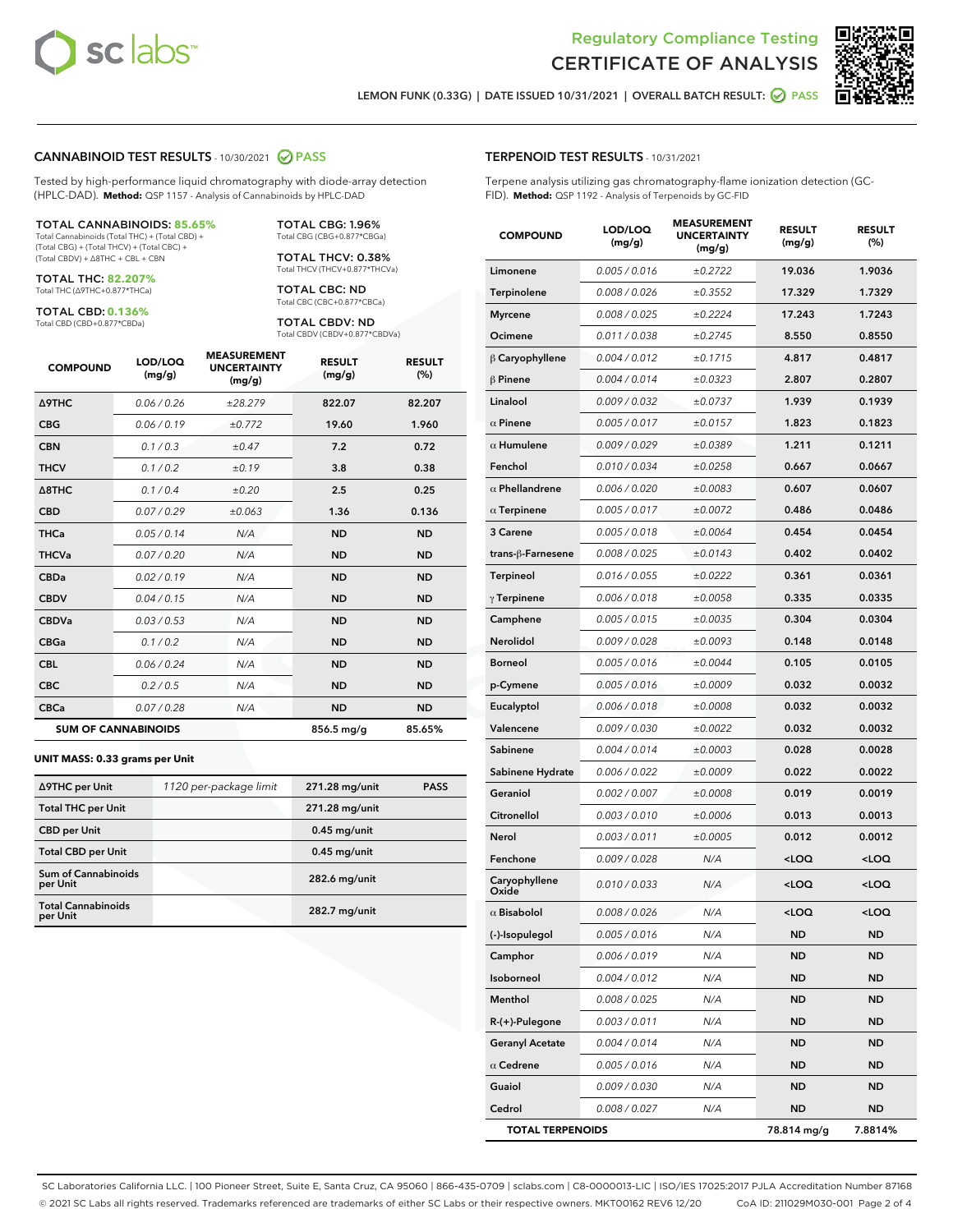



LEMON FUNK (0.33G) | DATE ISSUED 10/31/2021 | OVERALL BATCH RESULT:  $\bigcirc$  PASS

# CATEGORY 1 PESTICIDE TEST RESULTS - 10/31/2021 2 PASS

Pesticide and plant growth regulator analysis utilizing high-performance liquid chromatography-mass spectrometry (HPLC-MS) or gas chromatography-mass spectrometry (GC-MS). \*GC-MS utilized where indicated. **Method:** QSP 1212 - Analysis of Pesticides and Mycotoxins by LC-MS or QSP 1213 - Analysis of Pesticides by GC-MS

| <b>COMPOUND</b>             | LOD/LOQ<br>$(\mu g/g)$ | <b>ACTION</b><br><b>LIMIT</b><br>$(\mu g/g)$ | <b>MEASUREMENT</b><br><b>UNCERTAINTY</b><br>$(\mu g/g)$ | <b>RESULT</b><br>$(\mu g/g)$ | <b>RESULT</b> |
|-----------------------------|------------------------|----------------------------------------------|---------------------------------------------------------|------------------------------|---------------|
| Aldicarb                    | 0.03 / 0.08            | $\geq$ LOD                                   | N/A                                                     | <b>ND</b>                    | <b>PASS</b>   |
| Carbofuran                  | 0.02/0.05              | $>$ LOD                                      | N/A                                                     | <b>ND</b>                    | <b>PASS</b>   |
| Chlordane*                  | 0.03 / 0.08            | ≥ LOD                                        | N/A                                                     | <b>ND</b>                    | <b>PASS</b>   |
| Chlorfenapyr*               | 0.03/0.10              | $\ge$ LOD                                    | N/A                                                     | <b>ND</b>                    | <b>PASS</b>   |
| Chlorpyrifos                | 0.02 / 0.06            | $\geq$ LOD                                   | N/A                                                     | <b>ND</b>                    | <b>PASS</b>   |
| Coumaphos                   | 0.02 / 0.07            | $>$ LOD                                      | N/A                                                     | <b>ND</b>                    | <b>PASS</b>   |
| Daminozide                  | 0.02 / 0.07            | $\geq$ LOD                                   | N/A                                                     | <b>ND</b>                    | <b>PASS</b>   |
| <b>DDVP</b><br>(Dichlorvos) | 0.03/0.09              | $\geq$ LOD                                   | N/A                                                     | <b>ND</b>                    | <b>PASS</b>   |
| <b>Dimethoate</b>           | 0.03 / 0.08            | $\ge$ LOD                                    | N/A                                                     | <b>ND</b>                    | <b>PASS</b>   |
| Ethoprop(hos)               | 0.03/0.10              | $>$ LOD                                      | N/A                                                     | <b>ND</b>                    | <b>PASS</b>   |
| Etofenprox                  | 0.02 / 0.06            | $\geq$ LOD                                   | N/A                                                     | <b>ND</b>                    | <b>PASS</b>   |
| Fenoxycarb                  | 0.03 / 0.08            | $>$ LOD                                      | N/A                                                     | <b>ND</b>                    | <b>PASS</b>   |
| Fipronil                    | 0.03 / 0.08            | $\geq$ LOD                                   | N/A                                                     | <b>ND</b>                    | <b>PASS</b>   |
| Imazalil                    | 0.02 / 0.06            | $\geq$ LOD                                   | N/A                                                     | <b>ND</b>                    | <b>PASS</b>   |
| <b>Methiocarb</b>           | 0.02 / 0.07            | ≥ LOD                                        | N/A                                                     | <b>ND</b>                    | <b>PASS</b>   |
| Methyl<br>parathion         | 0.03/0.10              | $>$ LOD                                      | N/A                                                     | <b>ND</b>                    | <b>PASS</b>   |
| <b>Mevinphos</b>            | 0.03/0.09              | $>$ LOD                                      | N/A                                                     | <b>ND</b>                    | <b>PASS</b>   |
| Paclobutrazol               | 0.02 / 0.05            | $\geq$ LOD                                   | N/A                                                     | <b>ND</b>                    | <b>PASS</b>   |
| Propoxur                    | 0.03/0.09              | ≥ LOD                                        | N/A                                                     | <b>ND</b>                    | <b>PASS</b>   |
| Spiroxamine                 | 0.03 / 0.08            | $\ge$ LOD                                    | N/A                                                     | <b>ND</b>                    | <b>PASS</b>   |
| <b>Thiacloprid</b>          | 0.03/0.10              | $\geq$ LOD                                   | N/A                                                     | <b>ND</b>                    | <b>PASS</b>   |
|                             |                        |                                              |                                                         |                              |               |

# CATEGORY 2 PESTICIDE TEST RESULTS - 10/31/2021 @ PASS

| <b>COMPOUND</b>          | LOD/LOO<br>$(\mu g/g)$ | <b>ACTION</b><br>LIMIT<br>$(\mu g/g)$ | <b>MEASUREMENT</b><br><b>UNCERTAINTY</b><br>$(\mu g/g)$ | <b>RESULT</b><br>$(\mu g/g)$ | <b>RESULT</b> |  |
|--------------------------|------------------------|---------------------------------------|---------------------------------------------------------|------------------------------|---------------|--|
| Abamectin                | 0.03/0.10              | 0.1                                   | N/A                                                     | <b>ND</b>                    | <b>PASS</b>   |  |
| Acephate                 | 0.02/0.07              | 0.1                                   | N/A                                                     | <b>ND</b>                    | <b>PASS</b>   |  |
| Acequinocyl              | 0.02/0.07              | 0.1                                   | N/A                                                     | <b>ND</b>                    | <b>PASS</b>   |  |
| Acetamiprid              | 0.02/0.05              | 0.1                                   | N/A                                                     | <b>ND</b>                    | <b>PASS</b>   |  |
| Azoxystrobin             | 0.02/0.07              | 0.1                                   | N/A                                                     | <b>ND</b>                    | <b>PASS</b>   |  |
| <b>Bifenazate</b>        | 0.01/0.04              | 0.1                                   | N/A                                                     | <b>ND</b>                    | <b>PASS</b>   |  |
| <b>Bifenthrin</b>        | 0.02/0.05              | 3                                     | N/A                                                     | <b>ND</b>                    | <b>PASS</b>   |  |
| <b>Boscalid</b>          | 0.03/0.09              | 0.1                                   | N/A                                                     | <b>ND</b>                    | <b>PASS</b>   |  |
| Captan                   | 0.19/0.57              | 0.7                                   | N/A                                                     | <b>ND</b>                    | <b>PASS</b>   |  |
| Carbaryl                 | 0.02/0.06              | 0.5                                   | N/A                                                     | <b>ND</b>                    | <b>PASS</b>   |  |
| Chlorantranilip-<br>role | 0.04/0.12              | 10                                    | N/A                                                     | <b>ND</b>                    | <b>PASS</b>   |  |
| Clofentezine             | 0.03/0.09              | 0.1                                   | N/A                                                     | <b>ND</b>                    | <b>PASS</b>   |  |

| <b>COMPOUND</b>               | LOD/LOQ<br>(µg/g) | <b>ACTION</b><br>LIMIT<br>$(\mu g/g)$ | <b>MEASUREMENT</b><br><b>UNCERTAINTY</b><br>(µg/g) | <b>RESULT</b><br>(µg/g) | <b>RESULT</b> |
|-------------------------------|-------------------|---------------------------------------|----------------------------------------------------|-------------------------|---------------|
| Cyfluthrin                    | 0.12 / 0.38       | 2                                     | N/A                                                | <b>ND</b>               | <b>PASS</b>   |
| Cypermethrin                  | 0.11 / 0.32       | $\mathcal{I}$                         | N/A                                                | <b>ND</b>               | <b>PASS</b>   |
| Diazinon                      | 0.02 / 0.05       | 0.1                                   | N/A                                                | ND                      | <b>PASS</b>   |
| Dimethomorph                  | 0.03 / 0.09       | $\overline{c}$                        | N/A                                                | <b>ND</b>               | <b>PASS</b>   |
| Etoxazole                     | 0.02 / 0.06       | 0.1                                   | N/A                                                | <b>ND</b>               | <b>PASS</b>   |
| Fenhexamid                    | 0.03 / 0.09       | 0.1                                   | N/A                                                | <b>ND</b>               | <b>PASS</b>   |
| Fenpyroximate                 | 0.02 / 0.06       | 0.1                                   | N/A                                                | <b>ND</b>               | <b>PASS</b>   |
| Flonicamid                    | 0.03 / 0.10       | 0.1                                   | N/A                                                | <b>ND</b>               | <b>PASS</b>   |
| Fludioxonil                   | 0.03 / 0.10       | 0.1                                   | N/A                                                | <b>ND</b>               | <b>PASS</b>   |
| Hexythiazox                   | 0.02 / 0.07       | 0.1                                   | N/A                                                | <b>ND</b>               | <b>PASS</b>   |
| Imidacloprid                  | 0.04 / 0.11       | 5                                     | N/A                                                | <b>ND</b>               | <b>PASS</b>   |
| Kresoxim-methyl               | 0.02 / 0.07       | 0.1                                   | N/A                                                | <b>ND</b>               | <b>PASS</b>   |
| <b>Malathion</b>              | 0.03 / 0.09       | 0.5                                   | N/A                                                | <b>ND</b>               | <b>PASS</b>   |
| Metalaxyl                     | 0.02 / 0.07       | $\overline{2}$                        | N/A                                                | <b>ND</b>               | <b>PASS</b>   |
| Methomyl                      | 0.03 / 0.10       | 1                                     | N/A                                                | <b>ND</b>               | <b>PASS</b>   |
| Myclobutanil                  | 0.03 / 0.09       | 0.1                                   | N/A                                                | <b>ND</b>               | <b>PASS</b>   |
| Naled                         | 0.02 / 0.07       | 0.1                                   | N/A                                                | <b>ND</b>               | <b>PASS</b>   |
| Oxamyl                        | 0.04 / 0.11       | 0.5                                   | N/A                                                | <b>ND</b>               | <b>PASS</b>   |
| Pentachloronitro-<br>benzene* | 0.03 / 0.09       | 0.1                                   | N/A                                                | <b>ND</b>               | <b>PASS</b>   |
| Permethrin                    | 0.04 / 0.12       | 0.5                                   | N/A                                                | <b>ND</b>               | <b>PASS</b>   |
| Phosmet                       | 0.03/0.10         | 0.1                                   | N/A                                                | <b>ND</b>               | <b>PASS</b>   |
| Piperonylbu-<br>toxide        | 0.02 / 0.07       | 3                                     | N/A                                                | <b>ND</b>               | <b>PASS</b>   |
| Prallethrin                   | 0.03 / 0.08       | 0.1                                   | N/A                                                | <b>ND</b>               | <b>PASS</b>   |
| Propiconazole                 | 0.02 / 0.07       | 0.1                                   | N/A                                                | <b>ND</b>               | <b>PASS</b>   |
| Pyrethrins                    | 0.04 / 0.12       | 0.5                                   | N/A                                                | <b>ND</b>               | <b>PASS</b>   |
| Pyridaben                     | 0.02 / 0.07       | 0.1                                   | N/A                                                | <b>ND</b>               | <b>PASS</b>   |
| Spinetoram                    | 0.02 / 0.07       | 0.1                                   | N/A                                                | <b>ND</b>               | <b>PASS</b>   |
| Spinosad                      | 0.02 / 0.07       | 0.1                                   | N/A                                                | <b>ND</b>               | <b>PASS</b>   |
| Spiromesifen                  | 0.02 / 0.05       | 0.1                                   | N/A                                                | <b>ND</b>               | <b>PASS</b>   |
| Spirotetramat                 | 0.02 / 0.06       | 0.1                                   | N/A                                                | <b>ND</b>               | <b>PASS</b>   |
| Tebuconazole                  | 0.02 / 0.07       | 0.1                                   | N/A                                                | <b>ND</b>               | <b>PASS</b>   |
| Thiamethoxam                  | 0.03 / 0.10       | 5                                     | N/A                                                | <b>ND</b>               | <b>PASS</b>   |
| Trifloxystrobin               | 0.03 / 0.08       | 0.1                                   | N/A                                                | <b>ND</b>               | <b>PASS</b>   |

SC Laboratories California LLC. | 100 Pioneer Street, Suite E, Santa Cruz, CA 95060 | 866-435-0709 | sclabs.com | C8-0000013-LIC | ISO/IES 17025:2017 PJLA Accreditation Number 87168 © 2021 SC Labs all rights reserved. Trademarks referenced are trademarks of either SC Labs or their respective owners. MKT00162 REV6 12/20 CoA ID: 211029M030-001 Page 3 of 4